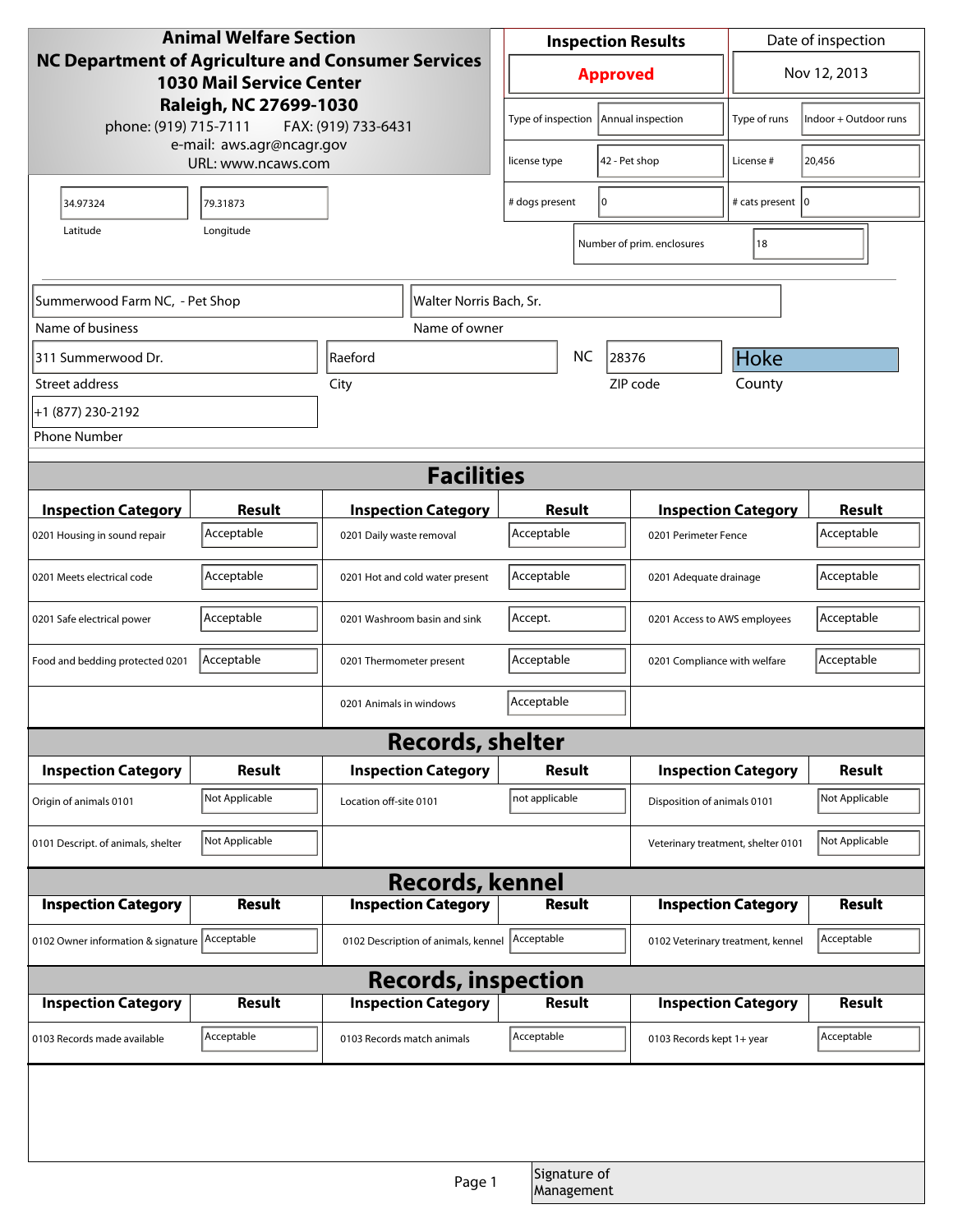| <b>Animal Welfare Section, NCDA&amp;CS</b>       |                                                         |                                    | Date of inspection<br><b>Inspection Results</b> |                                    |                                |               |  |  |
|--------------------------------------------------|---------------------------------------------------------|------------------------------------|-------------------------------------------------|------------------------------------|--------------------------------|---------------|--|--|
| Inspection Report, continued                     |                                                         |                                    | <b>Approved</b>                                 |                                    | Nov 12, 2013                   |               |  |  |
|                                                  | Summerwood Farm NC, - Pet Sh<br>Walter Norris Bach, Sr. |                                    |                                                 | Raeford                            |                                | <b>NC</b>     |  |  |
| <b>Indoor facilities</b>                         |                                                         |                                    |                                                 |                                    |                                |               |  |  |
| <b>Inspection Category</b>                       | Result                                                  | <b>Inspection Category</b>         | Result                                          | <b>Inspection Category</b>         |                                | <b>Result</b> |  |  |
| 0202 Ambient temperature, indoor                 | Acceptable                                              | 0202 Ventilation, indoor           | Acceptable                                      | 0202 Lighting, indoor              |                                | Acceptable    |  |  |
| 0202 Imperv./Sanitary surf., indoor              | Acceptable                                              | 0202 Drainage, indoor              | Acceptable                                      |                                    |                                |               |  |  |
| <b>Outdoor facilities</b>                        |                                                         |                                    |                                                 |                                    |                                |               |  |  |
| <b>Inspection Category</b>                       | Result                                                  | <b>Inspection Category</b>         | Result                                          | <b>Inspection Category</b>         |                                | Result        |  |  |
| 0203 Impervious surfaces, outdoor                | Acceptable                                              | 0203 Housing, 1 per animal         | Acceptable                                      | 0203 Protection from elements      |                                | Acceptable    |  |  |
| 0203 Owner advised, outdoor                      | Acceptable                                              | 0203 Drainage, outdoor             | Acceptable                                      |                                    |                                |               |  |  |
| <b>Primary enclosures</b>                        |                                                         |                                    |                                                 |                                    |                                |               |  |  |
| <b>Inspection Category</b>                       | Result                                                  | <b>Inspection Category</b>         | Result                                          | <b>Inspection Category</b>         |                                | Result        |  |  |
| 0204 Drainage prev. cross contam.                | Acceptable                                              | 0204 Fence height >= 5 feet        | Acceptable                                      | 0204 1:10 ratio, person: human     |                                | Acceptable    |  |  |
| 0204 Surf. impervious to moisture                | Acceptable                                              | 0204 Enclosure is escape proof     | Acceptable                                      | 0204 Cats, $>=$ 4 sq. ft. / adult  |                                | Acceptable    |  |  |
| 0204 Prevent contact with wood                   | Acceptable                                              | 0204 Solid resting surface         | Acceptable                                      |                                    | 0204 Cats, $<= 12$ / enclosure |               |  |  |
| 0204 Enclosures in sound repair                  | Acceptable                                              | 0204 Cats, raised resting surface  | Acceptable                                      | 0204 Cats, 1 litter pan / 3 adults |                                | Acceptable    |  |  |
| 0204 Size of enclosure                           | Acceptable                                              | 0204 Dogs, supervision if > 4      | Acceptable                                      |                                    |                                |               |  |  |
| <b>Feeding</b>                                   |                                                         |                                    |                                                 |                                    |                                |               |  |  |
| <b>Inspection Category</b>                       | <b>Result</b>                                           | <b>Inspection Category</b>         | <b>Result</b>                                   | <b>Inspection Category</b>         |                                | <b>Result</b> |  |  |
| 0205 Feeding, 1x / day, adult                    | Acceptable                                              | 0205 Feeding, 1 bowl / adult       | Acceptable                                      | 0205 Feeding, commercial food      |                                | Acceptable    |  |  |
| 0205 Feeding, bowl in good repair                | Acceptable                                              | 0205 Feeding, quality food         | Not Applicable                                  | 0205 Feeding, bowl is protected    |                                | Acceptable    |  |  |
| 0205 Feeding, 2x / day, young                    | Acceptable                                              |                                    |                                                 |                                    |                                |               |  |  |
| <b>Watering</b>                                  |                                                         |                                    |                                                 |                                    |                                |               |  |  |
| <b>Inspection Category</b>                       | <b>Result</b>                                           | <b>Inspection Category</b>         | <b>Result</b>                                   |                                    |                                |               |  |  |
| 0206 Watering, continuous access                 | Acceptable                                              | 0206 Watering, bowl in good repair | Acceptable                                      |                                    |                                |               |  |  |
| Sanitation/Employees/Classification & Separation |                                                         |                                    |                                                 |                                    |                                |               |  |  |
| <b>Inspection Category</b>                       | <b>Result</b>                                           | <b>Inspection Category</b>         | Result                                          | <b>Inspection Category</b>         |                                | <b>Result</b> |  |  |
| 0207 Waste removal 2x / day                      | Acceptable                                              | 0207 Grounds overgrown             | Acceptable                                      | 0207 Young given social interact.  |                                | Acceptable    |  |  |
| 0207 Animals removed while clean                 | Acceptable                                              | 0207 Pest Control                  | Acceptable                                      | 0207 Species separated             |                                | Acceptable    |  |  |
|                                                  |                                                         |                                    |                                                 |                                    |                                |               |  |  |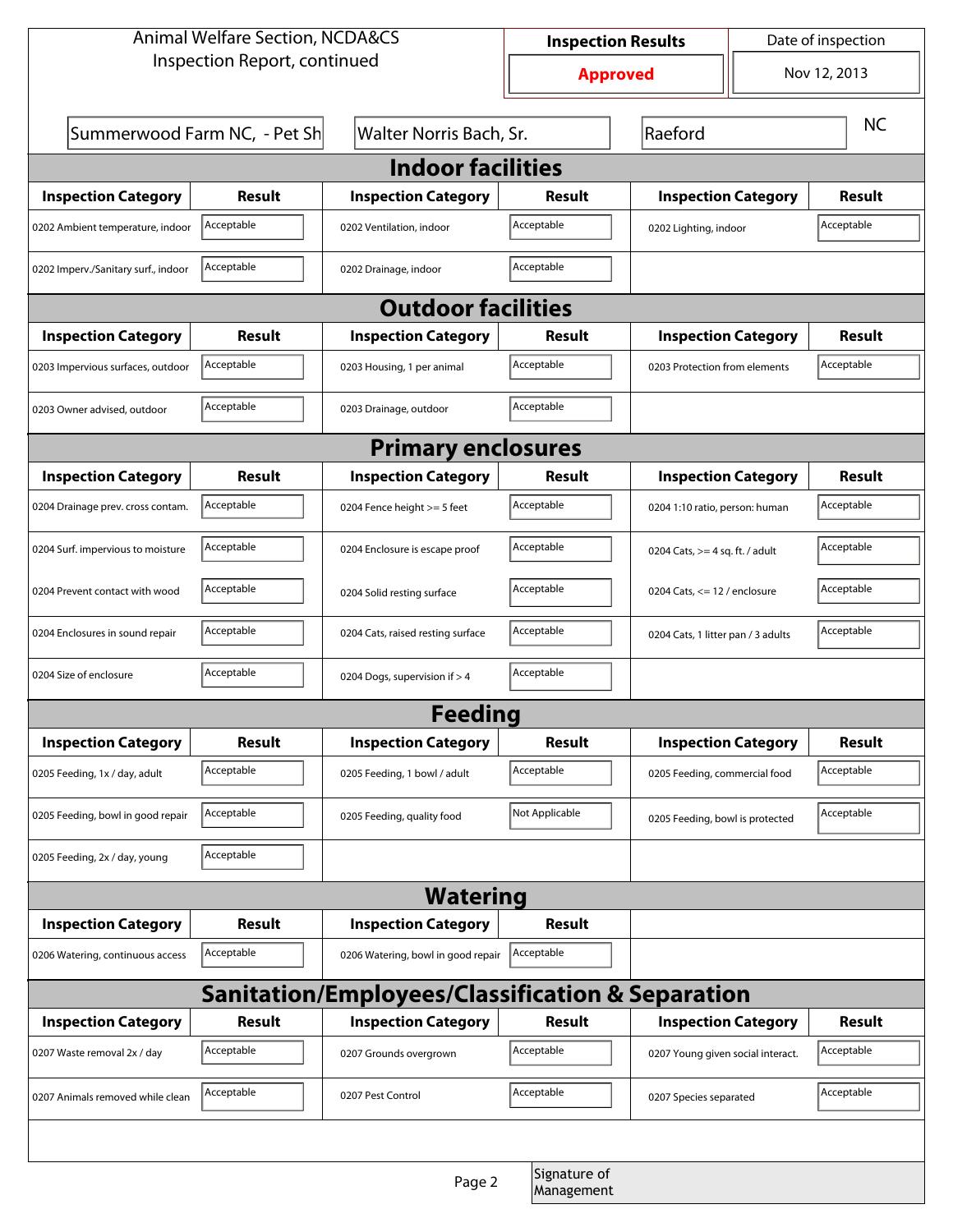| <b>Animal Welfare Section, NCDA&amp;CS</b>                                                                                                                                                                                                            |                                       |                                                                                                                    | <b>Inspection Results</b> |                                  | Date of inspection    |               |  |  |
|-------------------------------------------------------------------------------------------------------------------------------------------------------------------------------------------------------------------------------------------------------|---------------------------------------|--------------------------------------------------------------------------------------------------------------------|---------------------------|----------------------------------|-----------------------|---------------|--|--|
| Inspection Report, continued                                                                                                                                                                                                                          |                                       | <b>Approved</b>                                                                                                    |                           | Nov 12, 2013                     |                       |               |  |  |
| Summerwood Farm NC, - Pet Sh<br>Walter Norris Bach, Sr.                                                                                                                                                                                               |                                       |                                                                                                                    | Raeford                   |                                  |                       | <b>NC</b>     |  |  |
| <b>Sanitation/Employees/Classification &amp; Separation (continued)</b>                                                                                                                                                                               |                                       |                                                                                                                    |                           |                                  |                       |               |  |  |
| <b>Inspection Category</b>                                                                                                                                                                                                                            | <b>Result</b>                         | <b>Inspection Category</b>                                                                                         | <b>Result</b>             | <b>Inspection Category</b>       |                       | <b>Result</b> |  |  |
| 0207 Enclosure sanitized 2x / day                                                                                                                                                                                                                     | Acceptable                            | 0207 Number of employees                                                                                           | Acceptable                | 0207 Isolation area & signage    |                       | Acceptable    |  |  |
| 0207 Method of sanitation                                                                                                                                                                                                                             | Acceptable                            | 0207 Females in estrus, separated                                                                                  | Acceptable                | 0207 Long term care program      |                       | Acceptable    |  |  |
| 0207 Build./grnds., clean & repair                                                                                                                                                                                                                    | Acceptable                            | 0207 Owner perm, commingling                                                                                       | Acceptable                |                                  | 0207 Animals confined |               |  |  |
|                                                                                                                                                                                                                                                       |                                       | 0207 Young with dam                                                                                                | Acceptable                |                                  |                       |               |  |  |
|                                                                                                                                                                                                                                                       |                                       | <b>Veterinary Care</b>                                                                                             |                           |                                  |                       |               |  |  |
| <b>Inspection Category</b>                                                                                                                                                                                                                            | Result                                | <b>Inspection Category</b>                                                                                         | <b>Result</b>             | <b>Inspection Category</b>       |                       | <b>Result</b> |  |  |
| 0210 Program of veterinary care                                                                                                                                                                                                                       | Acceptable                            | 0210 Daily observation of animals                                                                                  | Acceptable                | 0210 Rabies vaccination          |                       | Acceptable    |  |  |
| 0210 Veterinary care when needed                                                                                                                                                                                                                      | Acceptable                            |                                                                                                                    |                           |                                  |                       |               |  |  |
| <b>Vehicles</b>                                                                                                                                                                                                                                       |                                       |                                                                                                                    |                           |                                  |                       |               |  |  |
| 0301 Vehicles mechanically sound                                                                                                                                                                                                                      | Acceptable                            | 0301 Fresh air and ventilation                                                                                     | Acceptable                | 0301 Cargo area clean            |                       | Acceptable    |  |  |
| <b>Primary Enclosure Used in Transportation</b>                                                                                                                                                                                                       |                                       |                                                                                                                    |                           |                                  |                       |               |  |  |
| <b>Inspection Category</b>                                                                                                                                                                                                                            | Result                                | <b>Inspection Category</b>                                                                                         | Result                    | <b>Inspection Category</b>       |                       | Result        |  |  |
| 0302 Construction of enclosure                                                                                                                                                                                                                        | Acceptable                            | 0302 Age and species separated                                                                                     | Acceptable                | 0302 Size of transport enclosure |                       | Acceptable    |  |  |
| 0302 Enclosure clean & sanitized                                                                                                                                                                                                                      | Acceptable                            |                                                                                                                    |                           |                                  |                       |               |  |  |
|                                                                                                                                                                                                                                                       | <b>Transportation: Food and Water</b> |                                                                                                                    |                           | <b>Transportation: Care</b>      |                       |               |  |  |
| <b>Inspection Category</b>                                                                                                                                                                                                                            | Result                                |                                                                                                                    |                           | <b>Inspection Category</b>       |                       | <b>Result</b> |  |  |
| 0303 Food & water during transport                                                                                                                                                                                                                    | Acceptable                            |                                                                                                                    |                           | 0304 Observation of animals      |                       | Acceptable    |  |  |
|                                                                                                                                                                                                                                                       |                                       | Narrative Explanation, if needed                                                                                   |                           |                                  |                       |               |  |  |
|                                                                                                                                                                                                                                                       |                                       | Annual inspection performed today, facility is clean and odor free at time of inspection with no apparent signs of |                           |                                  |                       |               |  |  |
| disease or illness noted.                                                                                                                                                                                                                             |                                       |                                                                                                                    |                           |                                  |                       |               |  |  |
| No inadequacies noted.                                                                                                                                                                                                                                |                                       |                                                                                                                    |                           |                                  |                       |               |  |  |
|                                                                                                                                                                                                                                                       |                                       |                                                                                                                    |                           |                                  |                       |               |  |  |
|                                                                                                                                                                                                                                                       |                                       |                                                                                                                    |                           |                                  |                       |               |  |  |
|                                                                                                                                                                                                                                                       |                                       |                                                                                                                    |                           |                                  |                       |               |  |  |
|                                                                                                                                                                                                                                                       |                                       |                                                                                                                    |                           |                                  |                       |               |  |  |
| check here if additional pages of narrative are attached<br>Digitally signed by E.Garner                                                                                                                                                              |                                       |                                                                                                                    |                           |                                  |                       |               |  |  |
| Digital signature of inspector E.Garner<br>DN: cn=E.Garner, o=AWS, ou=NCAGR,<br>email=elizabeth.garner@ncagr.gov,<br>(disregard if report has 4 pages)<br>check here if a euthanasia inspection form is attached<br>Date: 2013.11.12 12:19:01 -05'00' |                                       |                                                                                                                    |                           |                                  |                       |               |  |  |
| Signature of<br>Page 3<br>Management                                                                                                                                                                                                                  |                                       |                                                                                                                    |                           |                                  |                       |               |  |  |